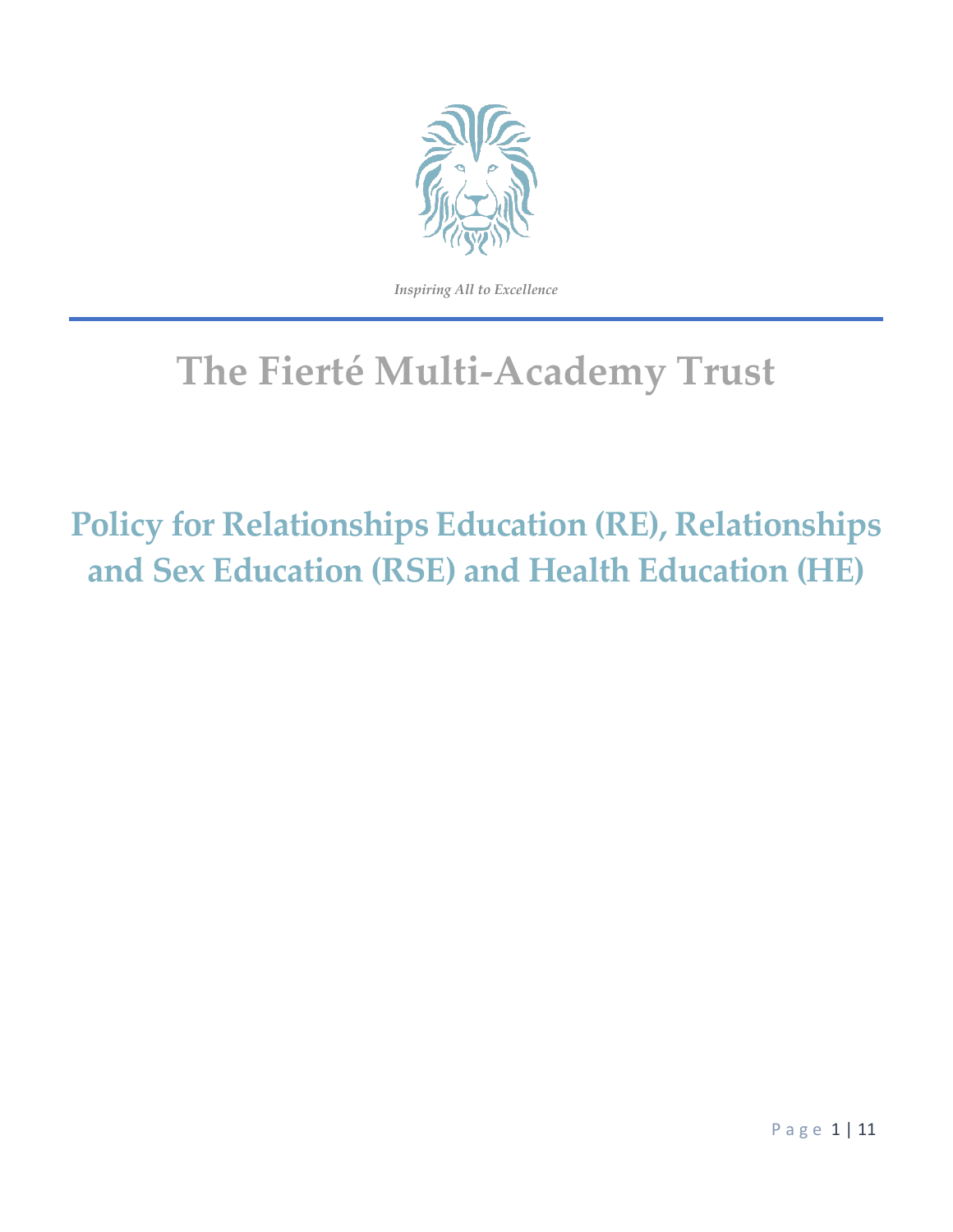# Document Control

| <b>Document Title</b>   | Policy for Relationships Education (RE),<br>Relationships and Sex Education (RSE) and<br>Health Education (HE) |  |
|-------------------------|----------------------------------------------------------------------------------------------------------------|--|
| Author                  | <b>PSHE Forum</b>                                                                                              |  |
| <b>Reviewed by</b>      | Gary Pykitt, Trustee                                                                                           |  |
| Department/Subject      | Education - Curriculum                                                                                         |  |
| <b>Document Status</b>  | Version 1                                                                                                      |  |
| Approval                | Trustees - 28th July 2020                                                                                      |  |
| <b>Publication Date</b> | Summer Term 2020                                                                                               |  |
| <b>Review Date</b>      | Summer Term 2021                                                                                               |  |
| <b>Issued to</b>        | Trustees, Local Governing Bodies, Staff and<br>Parents                                                         |  |

# Version Control

| <b>Version</b> | Date       | Amended by | <b>Comments</b>                                              |
|----------------|------------|------------|--------------------------------------------------------------|
| V <sub>1</sub> | 28.07.2020 | n/a        | Final approved version for<br>publication/parental feedback. |
|                |            |            |                                                              |
|                |            |            |                                                              |
|                |            |            |                                                              |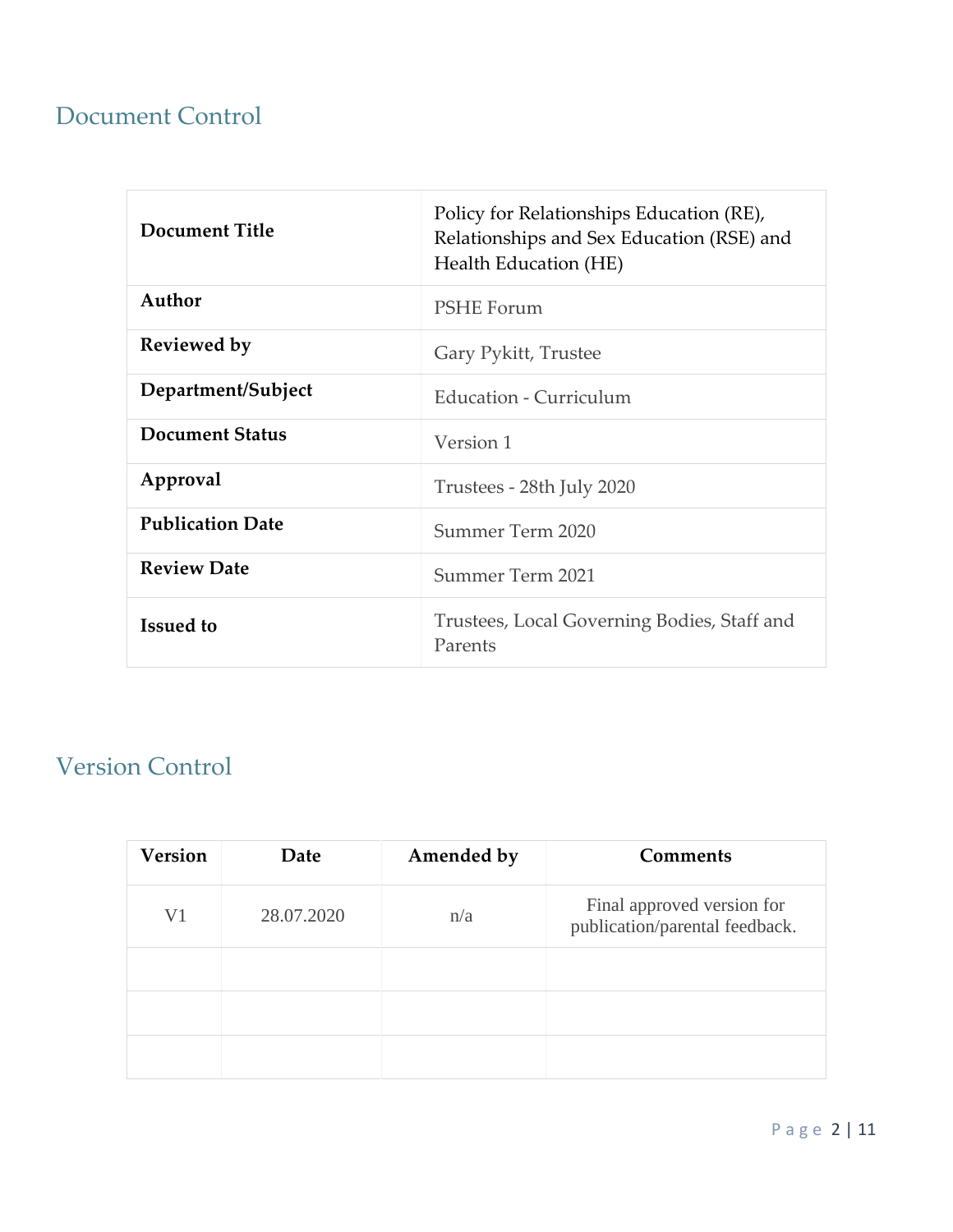#### **Policy Statement:**

This policy sets out the Trust's approach to teaching relationships and sex education (RSE). The purpose of this policy is to act as a central reference point to inform school staff, parent/carers, health professionals and visiting speakers of the Trust's, and each school's, approach to RSE within PSHE (Personal, Social, Health and Economic Education).

It will be reviewed every three years, or sooner if the RSE curriculum is amended, in response to emerging themes, changing pupil needs, or introduction of new legislation and guidance.

Parents, within our schools, will be informed about the policy through annual RSE consultation events and links from school websites. If a hard copy of the document is required, the school will be happy to provide this upon request.

## **Policy Aims:**

RSE (within PSHE) is part of lifelong learning about the emotional, social and physical aspects of growing up, relationships, sex, human sexuality and sexual health. It aims to give pupils essential skills for building positive, enjoyable, respectful and non-exploitive relationships and to stay safe on and offline. It enables exploration of attitudes and values, helps build self-esteem and confidence to view their sexuality positively.

It is the aim of the Fierte Trust to ensure that all children receive Relationships Education(RE), Relationships and Sex Education (RSE) and Heath Education (HE). We aim to:

- Meet the social, physical, emotional and moral needs of all children
- Develop the children's understanding of the importance of family life, stable and loving relationships, respect, love and care
- Promote positive attitudes to related health topics

## **Roles and responsibilities:**

Subject leads: (PSHE, Science, Behaviour, Citizenship, P.E. and ICT) will work together to support staff with their subject delivery and to be up to date with current initiatives in order to cascade information to the staff as a whole,

Head Teacher: To ensure staff are fully able to deliver RSE appropriately and that pupils are receiving their entitlement.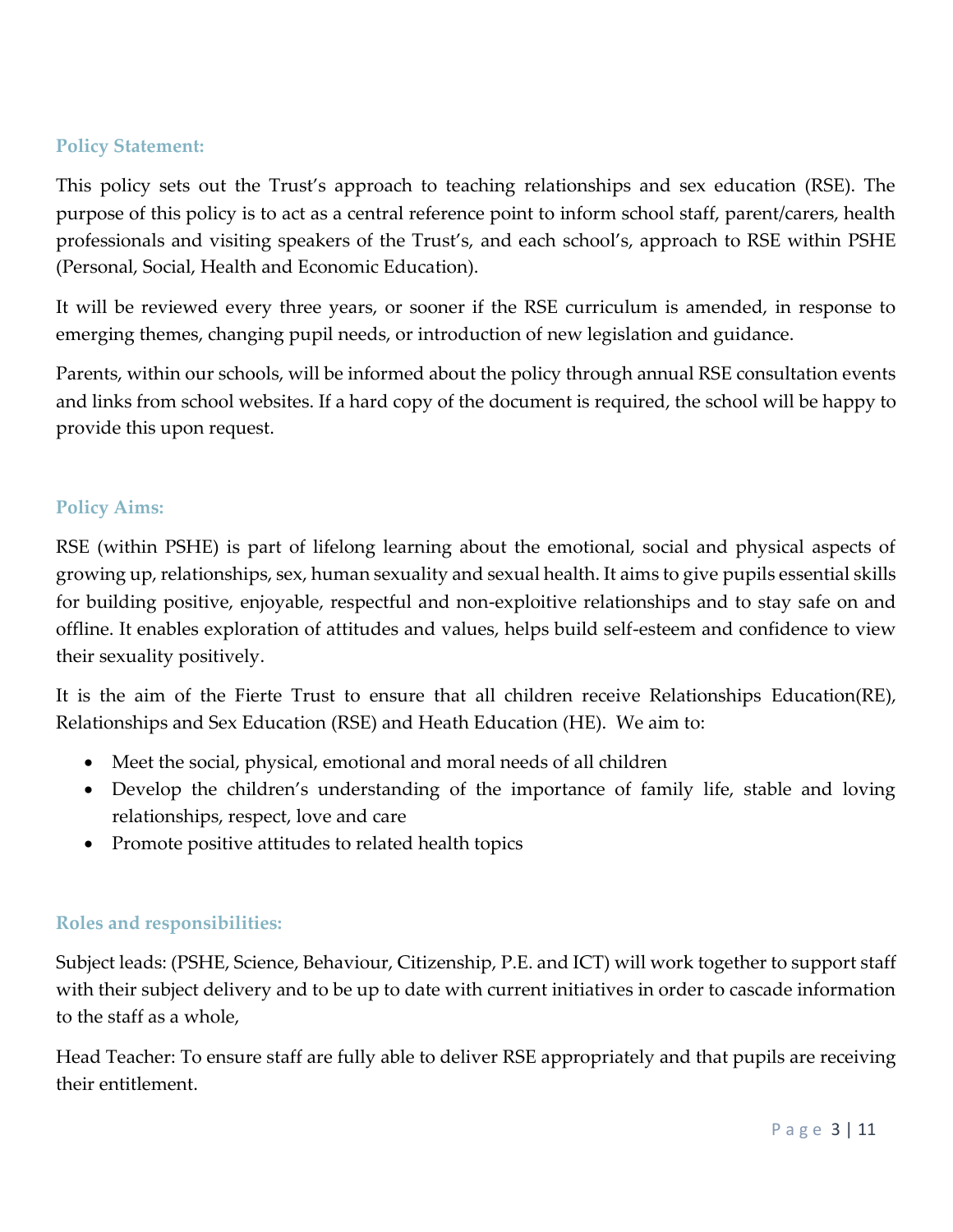Curriculum Lead: To assist in the formulation of the long-term curriculum plan ensuring that RSE is embedded; links are made to other areas of learning and to monitor medium-term planning.

Teachers and Teaching Support Staff: To ensure (with support) appropriate delivery of RSE in line with the Policy (and Statutory Curriculum guidelines).

Governors: Agree and review the RSE Policy on a regular basis. To question and challenge staff to ensure that the policy is implemented and impacts positively on learning and teaching.

Pupils: Have a responsibility to take an active part in their learning responding positively and to extend their own learning at school and at home. To contribute and follow the agreed ground rules established, also respecting the views and opinions of other pupils.

Parents/carers: To realise that learning constantly takes place, not only within the classroom but in all environments; value and recognise their role in shaping children's attitudes and life-long learning experiences. To create positive relationships with all children and to recognise their impact on children's self-esteem.

To recognise their right to withdrawal from sex education lessons delivered as part of the RSE curriculum only having given careful consideration to this Policy and any representations from school staff. Furthermore, to recognise the vital contribution they have to RSE including responding to their own children's questions.

## **Legislation (statutory regulations and guidance):**

Secretary of State Foreword: (taken from the RE, RSE and HE Statutory guidance for the Department for Education 2019):

Today's children and young people are growing up in an increasingly complex world and living their lives seamlessly on and offline. This presents many positive and exciting opportunities, but also challenges and risks. In this environment, children and young people need to know how to be safe and healthy, and how to manage their academic, personal and social lives in a positive way.

This is why we have made the Relationships Education (RE) compulsory in all primary schools in England and Relationships and Sex Educations (RSE) compulsory in all secondary schools, as well as making Health Education (HE) compulsory in all state-funded schools. The key decisions on these subjects have been informed by a thorough engagement process, including a public call for evidence that received over 23,000 responses from parents, young people, schools and experts and a public consultation where over 40,000 people contacted the Department for Education.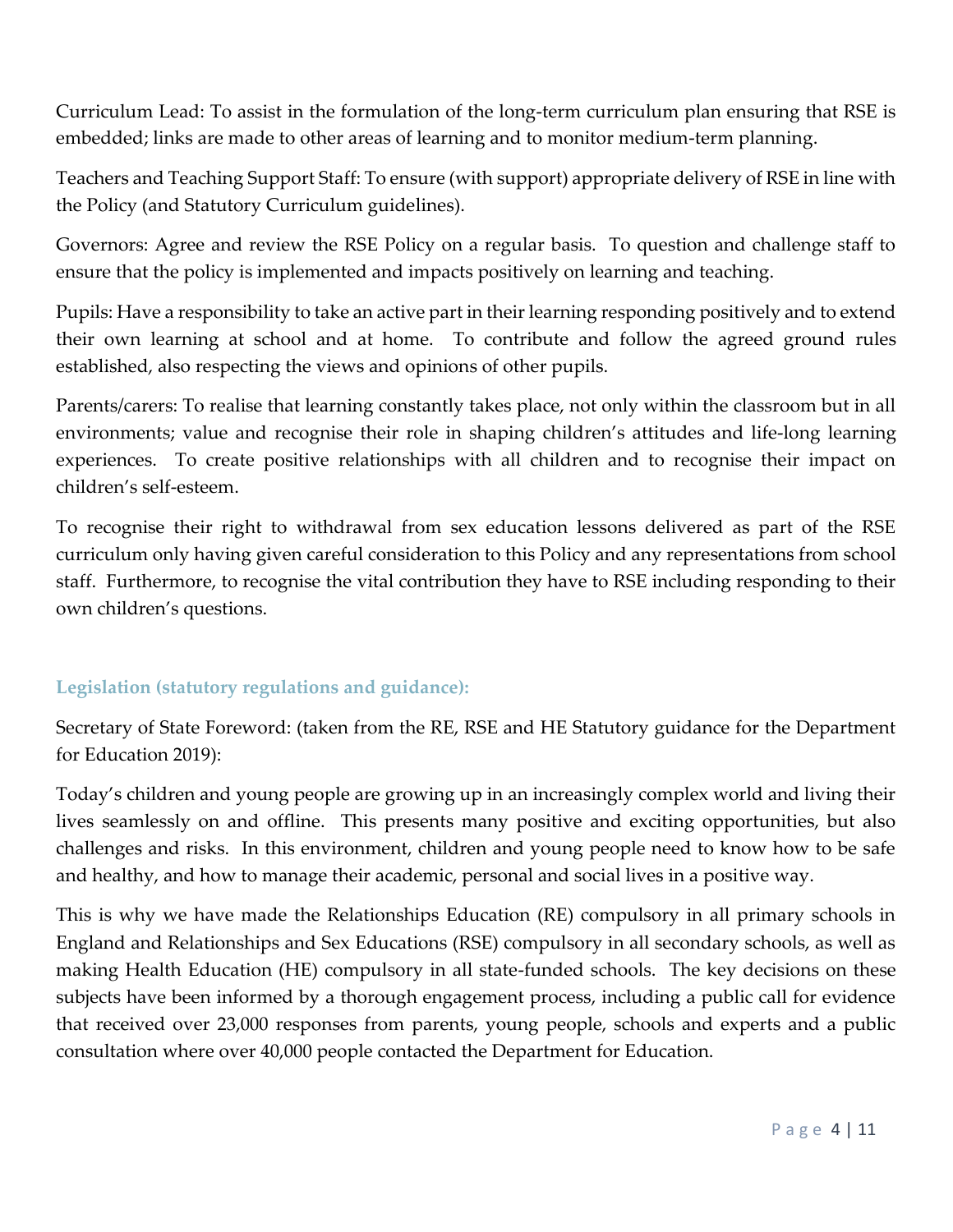Our guiding principles have been that all of the compulsory subject content must be age appropriate and developmentally appropriate. It must be taught sensitively and inclusively, with respect to the backgrounds and beliefs of pupils and parents while always with the aim of providing pupils with the knowledge they need of the law.

In primary schools, we want the subjects to put in place the key building blocks of healthy, respectful relationships, focusing on family and friendships, in all contexts, including online. This will sit alongside the essential understanding of how to be healthy.

Teaching about mental wellbeing is central to these subjects, especially as a priority for parents is their children's happiness. We know that children and young people are increasingly experiencing challenges, and that young people are at particular risk of feeling lonely. The new subject content will give them the knowledge and capability to take care of themselves and receive support if problems arise.

These subjects represent a huge opportunity to help our children and young people develop. The knowledge and attributes gained will support their own and others', wellbeing and attainment and help young people to become successful and happy adults who make a meaningful contribution to society.

## **Curriculum design:**

Our RSE curriculum is an integral part of our Trust's whole school PSHE education provision. Weekly/short term planning is developed from the long-term curriculum overview. Planning includes specific, child-friendly learning objectives, success criteria, differentiation, a description of activities and organisation, assessment opportunities and ICT links. Each of the Trust's schools may follow a Scheme of Work or software package to facilitate teaching but all will cover the same curriculum areas as outlined in the DfE Guidance 2019.

It is important that the transition phase before moving to secondary school supports pupils' ongoing emotional and physical development effectively. The DfE continues to recommend therefore that all primary schools should have a sex education programme tailored to the age and the physical and emotional maturity of the pupils. It should ensure that both boys and girls are prepared for the changes that adolescence brings and, drawing on knowledge of the human life cycle set out in the national curriculum for science, how a baby is conceived and born.

Currently PSHE, including SRE, is not formally tracked or assessed; however, class teachers monitor pupil contributions and appreciation in order to assess overall understanding.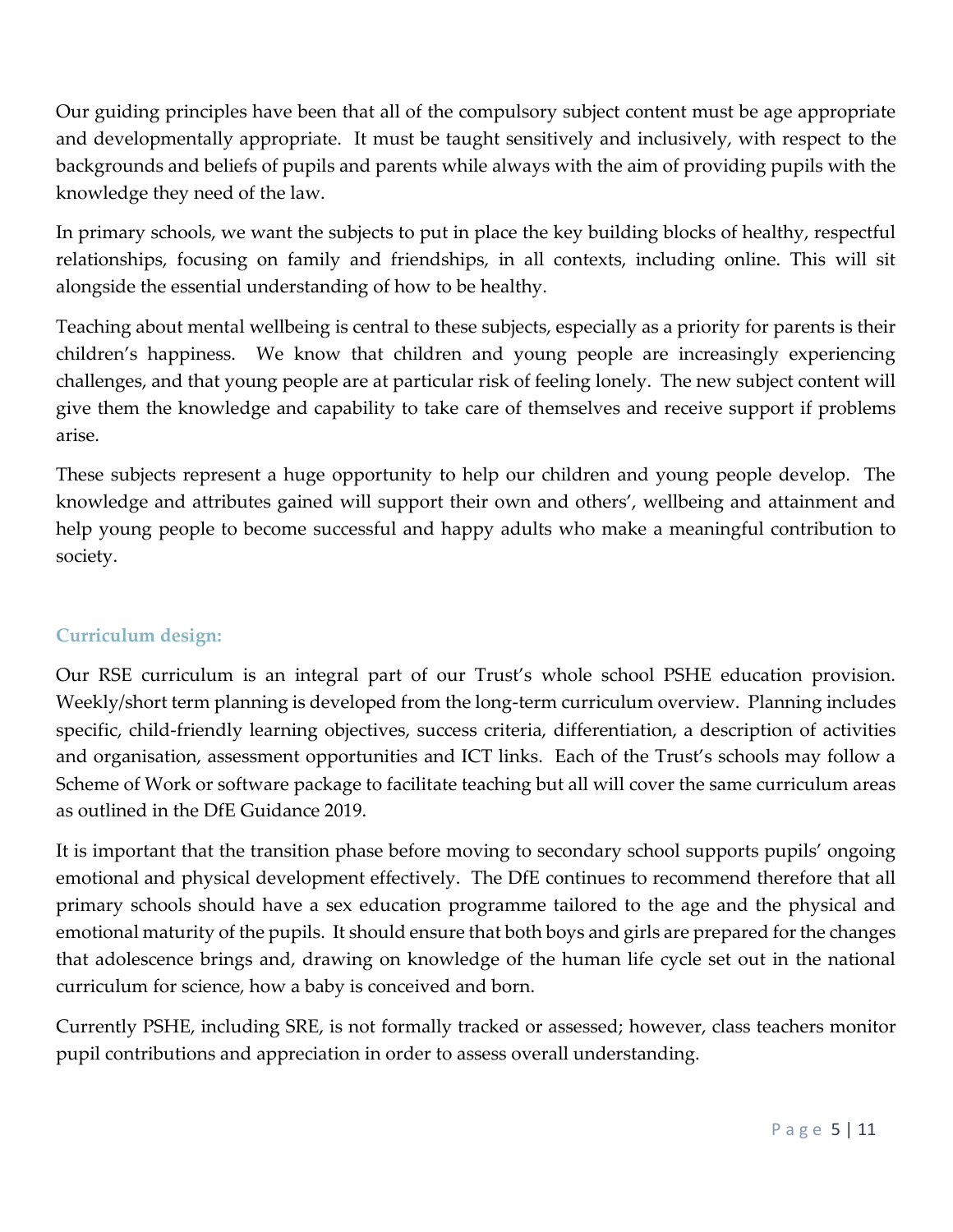At the beginning of a unit of learning, the prior knowledge of learners is assessed to determine their knowledge, skills, attitudes and understanding. Their interests in terms of areas of learning are also discussed and identified. These are then used to determine the programme of learning to follow, adapting previous planning to ensure that it meets the learning needs and interests of specific cohorts and groups. The long-term plan ensures that knowledge is built upon year on year.

# **Safe and Effective practice:**

Research has shown that children cannot always rely on their parents to talk to them about puberty or sex. As a Trust, our schools will endeavour to be sensitive to what is culturally appropriate, guided by pupils themselves and their parents. No RSE content will be delivered without first highlighting to parents and learners that it will take place in the future and giving them time and opportunity to raise concerns/issues which may include those related to religion or culture. Parents/carers will also be given an opportunity to view any resources prior to their delivery to learners.

Children with special educational needs are included in RSE in the same way as all other learners. RSE should help all pupils understand their physical and emotional development and enable them to make positive decisions in their lives. Some pupils may be more vulnerable to abuse and exploitation than their peers or need more support to know how to behave in an acceptable public manner. Teachers, informed by specialist advice where necessary (e.g. from the Autism Outreach Service), will help learners to develop skills to reduce the risks of being abused and exploited, and to learn what sorts of behaviour are, and are not, acceptable. In order to meet the needs of SEN learners, planning is differentiated. This may include one to one or small group work to ensure that learning is made more explicit.

## **Responding to sensitive issues and supporting children/young people:**

*Sexual identity and sexual orientation:* DfE RSE guidance 2019 states that, 'schools should ensure that the needs of all pupils are appropriately met, and that all pupils understand the importance of equality and respect. Schools must ensure that they comply with the relevant provisions of the Equality Act 2010, under which sexual orientation and gender reassignment are amongst the protected characteristics. The Act states;

'Schools need to make sure that all gay, lesbian or bi-sexual pupils, or the children of gay, lesbian or bi-sexual parents, are not singled out for different and less favourable treatment from that given to other pupils. They should check that there are no practices which could result in unfair, less favourable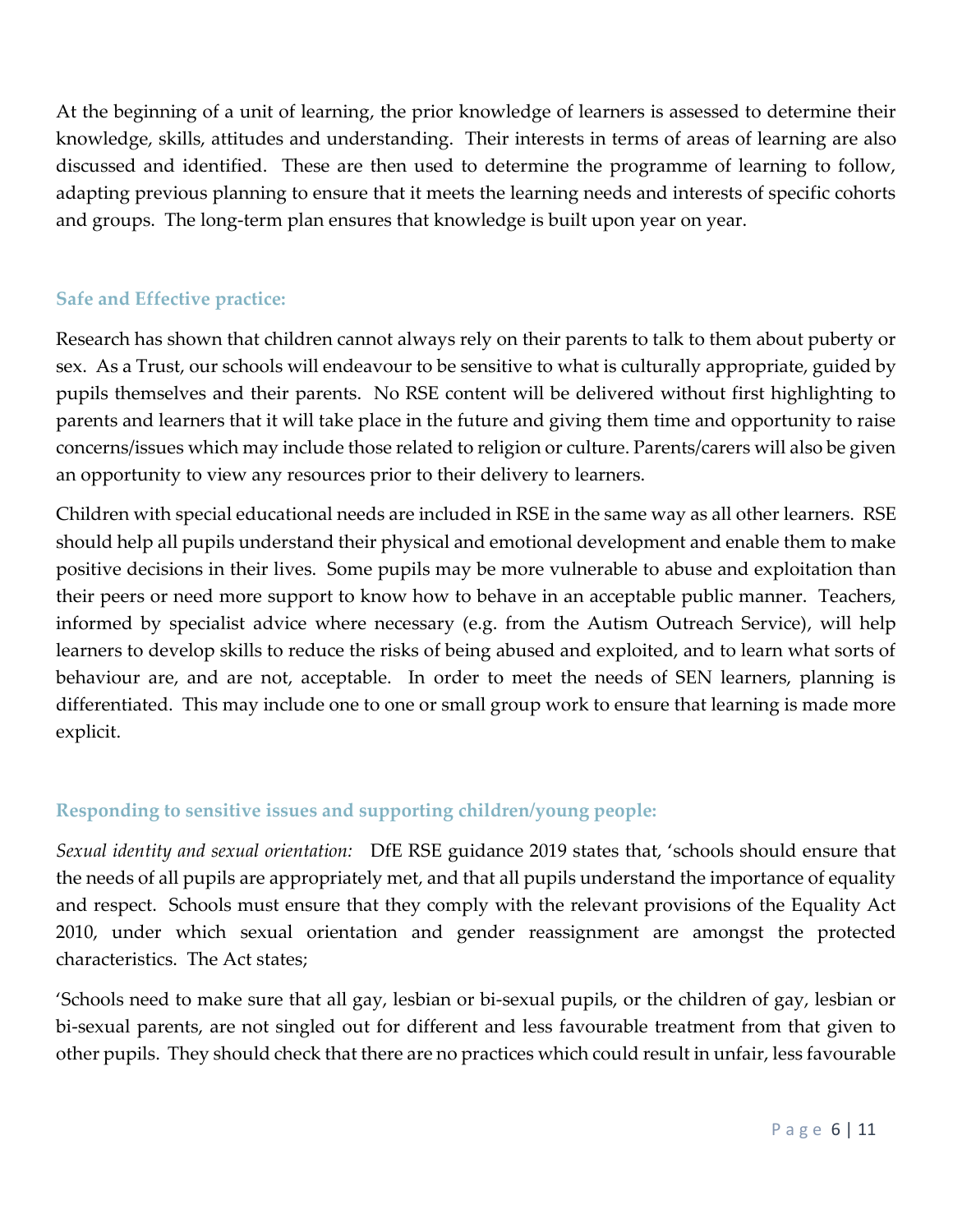treatment of such pupils. For example, it would be unlawful for a school to refuse to let a gay pupil become a prefect because of his sexual orientation.'

Schools should ensure that all their teaching is sensitive and age appropriate in approach and content. At the point at which schools consider it appropriate to teach their pupils about LGBT, they should ensure that this content is fully integrated into their programmes of study for this area of the curriculum rather than delivered as a stand-alone unit or lesson. Schools are free to determine how they do this, and we expect all pupils to have been taught LGBT content at a timely point as part of this area of the curriculum.

*Homophobic bullying:* is dealt with in the same way as any other form of bullying under each school's Anti-bullying Policy. Homophobic bullying is not tolerated and will always be responded to appropriately.

*Puberty:* Whole class and group activities in Year Five cover general physical and emotional changes including:

- periods
- voice breaking
- body odour
- body/pubic hair
- spots
- breast development
- wet dreams
- erections
- emotional changes/hormones

Teaching will include when these changes are likely to happen and the issues that may cause young people anxiety and how they can deal with these. However, any individual questions or issues will also be addressed, in line with the ground rules detailed below, as they arise.

*How a baby is conceived and born:* is covered in the Upper Key Stage 2 programme of learning. Questions relating to this are responded to sensitively and appropriately by staff.

*Contraception:* is referred to and on occasion learners will make more detailed reference to this through their comments and questions, however, it is not covered in detail as part of our programme of RSE. It is part of RSE at Secondary/High School.

*Abortion and miscarriage:* is not covered as part of our RSE programme. Questions that arise will be dealt with factually, sensitively and appropriately. However, care will be taken to ensure that the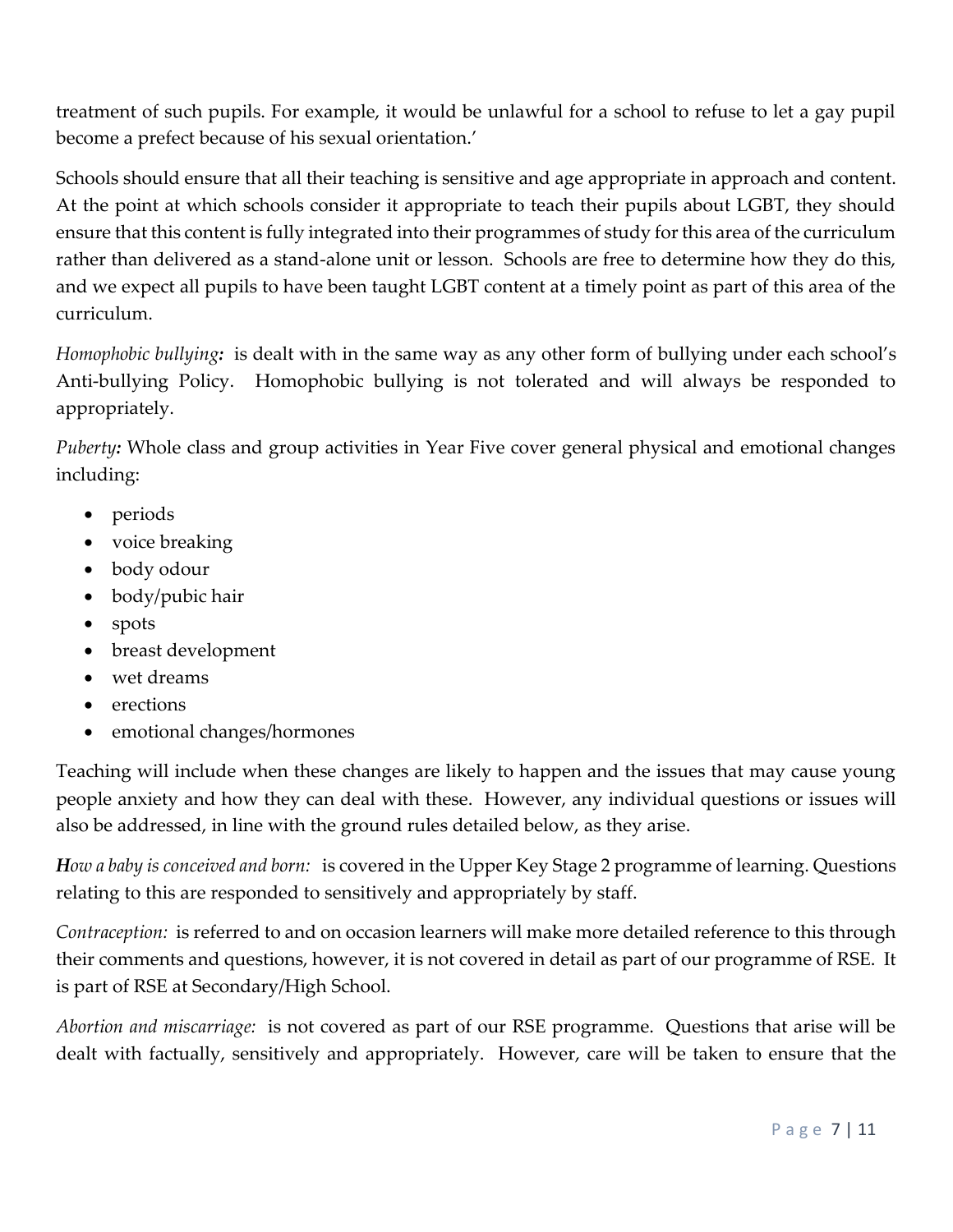religious convictions of learners and parents are respected, and it is not debated as an issue or explored in any detail.

*Safer Sex, HIV/AIDS and sexually transmitted infections:* are not covered as part of our SRE programme. Questions that arise will be dealt with factually, sensitively and appropriately.

*Ground rules:* help teachers and others to create a safe environment in which they do not feel embarrassed or anxious about unintended or unexpected questions or comments from pupils. These are developed with each class or year group before any SRE take place. These could be as follows/similar to:

- No one (teacher or learner) will have to answer a personal question;
- No one will be forced to take part in a discussion;
- Only the correct names for body parts will be used; or where appropriate, acceptable familiar and commonplace age appropriate terms;

*and,*

The meaning of words will be explained in a sensitive and factual way.

*Dealing with questions:* If a question is too personal, children should be reminded of the ground rules. If a pupil needs further support, they can be referred to another member of staff, parent, outside agency or service. If a teacher does not know the answer to a question, they should acknowledge this, and it may be suggested that they research it together at a different time. If a question is too explicit or feels too old for a pupil, is inappropriate for the whole class, or raises concerns about sexual abuse, the teacher should acknowledge it and promise to attend to it later on an individual basis. In this way, the pupil will feel they have been treated with respect but the rest of the class will not have to listen to personal experience or inappropriate information.

#### *Safeguarding/Child Protection*:

At the heart of this subject there is a focus on keeping children safe and our schools can play an important role in preventative education.

Teachers and other adults involved in RSE will sometimes hear disclosures that suggest a child may be at risk of abuse. 'Keeping Children Safe in Education' makes it clear to staff to know what to do if a pupil tells them that they are being abused or neglected or are witnessing abuse. It is essential that all staff within the Trust are aware of their school's Safeguarding (Child Protection) Policy. A copy of this is available on each schools' website or from the school's Designated Safeguard Lead. Where an adult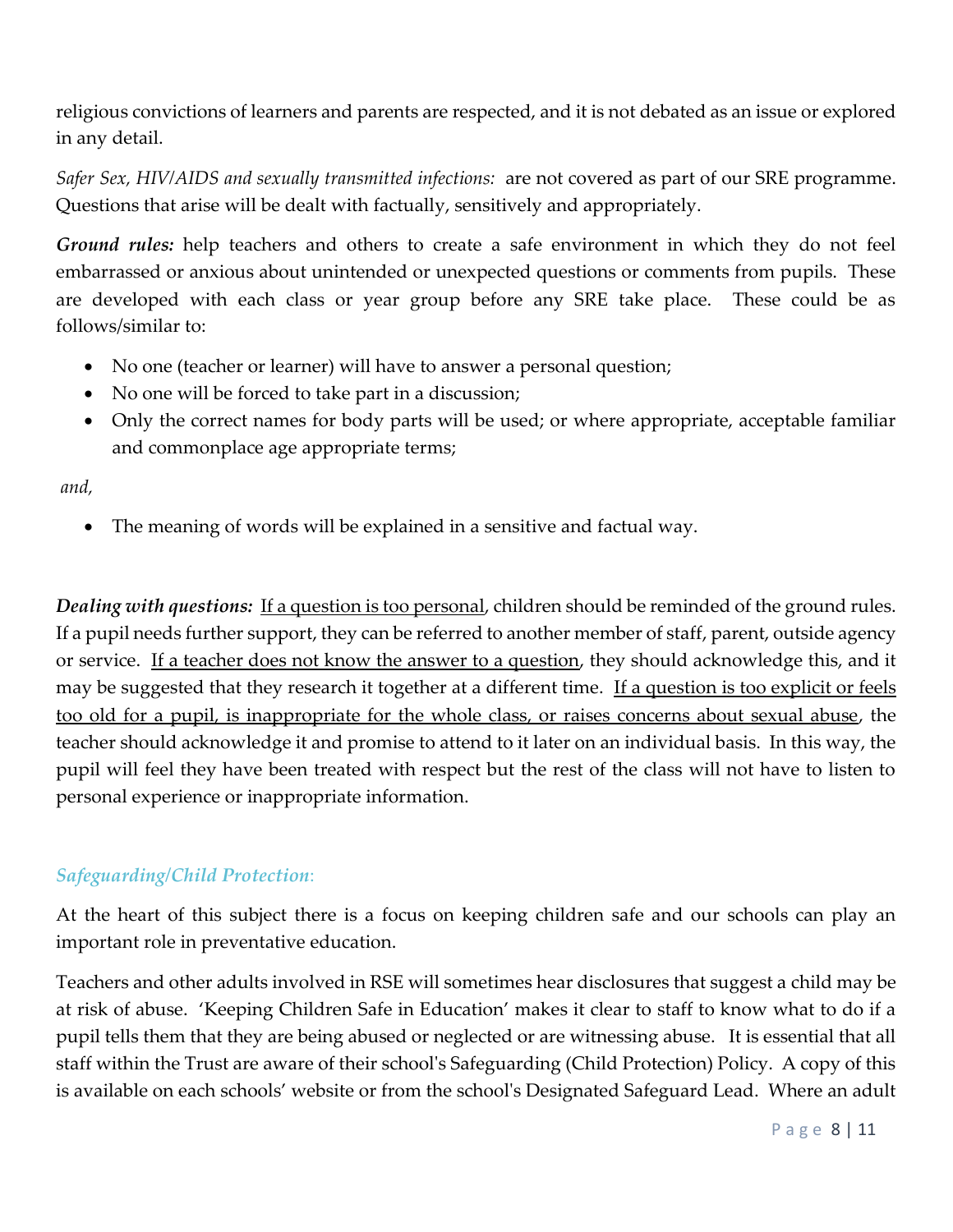believes a child may be at risk the Designated Safeguard Lead must be consulted before any further action is taken. The adult should note their concerns on their schools' recording system (e.g. 'My Concern') as soon as possible; this will then be followed up by one of the Designated Safeguarding leads. There may be rare occasions when a primary school teacher or member of staff is directly approached by a primary age child who is sexually active or is contemplating sexual activity. This will always be viewed as a Child Protection issue and the school's Designated Safeguard Lead informed as soon as possible.

Where a school invites external agencies in to support delivery of this subject, they must agree in advance of the session how a safeguarding report should be dealt with by the external visitor. It is important that children understand how confidentiality will be handled in a lesson and what might happen if they choose to make a report.

## **Engaging Stakeholders:**

The role of parents in the development of their children's understanding about relationships is vital. All schools within the Trust seeks to work in partnership with parents/carers to provide effective RSE and support for children/young people. Parents need to know that the school's RSE programme will complement and support their role as parents and that they can be actively involved in the determination of the school's policy.

Research shows that good, comprehensive RSE does not make young people more likely to enter into sexual activity. Indeed, it can help them learn the reasons for, and benefits to be gained from, delaying such activity.

Parents should be reassured that the personal beliefs and attitudes of teachers do not influence the teaching of RSE. Teachers and all those contributing to RSE are expected to work within an agreed values framework as described in this Policy which is in line with current legislation and guidance.

Parents are the key people in:

- teaching their children about sex and relationships
- maintaining the culture and ethos of the family
- helping their children cope with the emotional aspects of growing up; *and,*
- preparing them for the challenges and responsibilities that sexual maturity brings

We understand that parents need support in helping their children learn the correct names of the body, talking with their children about feelings and relationships; and answering questions about growing up, having babies, feeling attraction, sexuality, sex and relationships.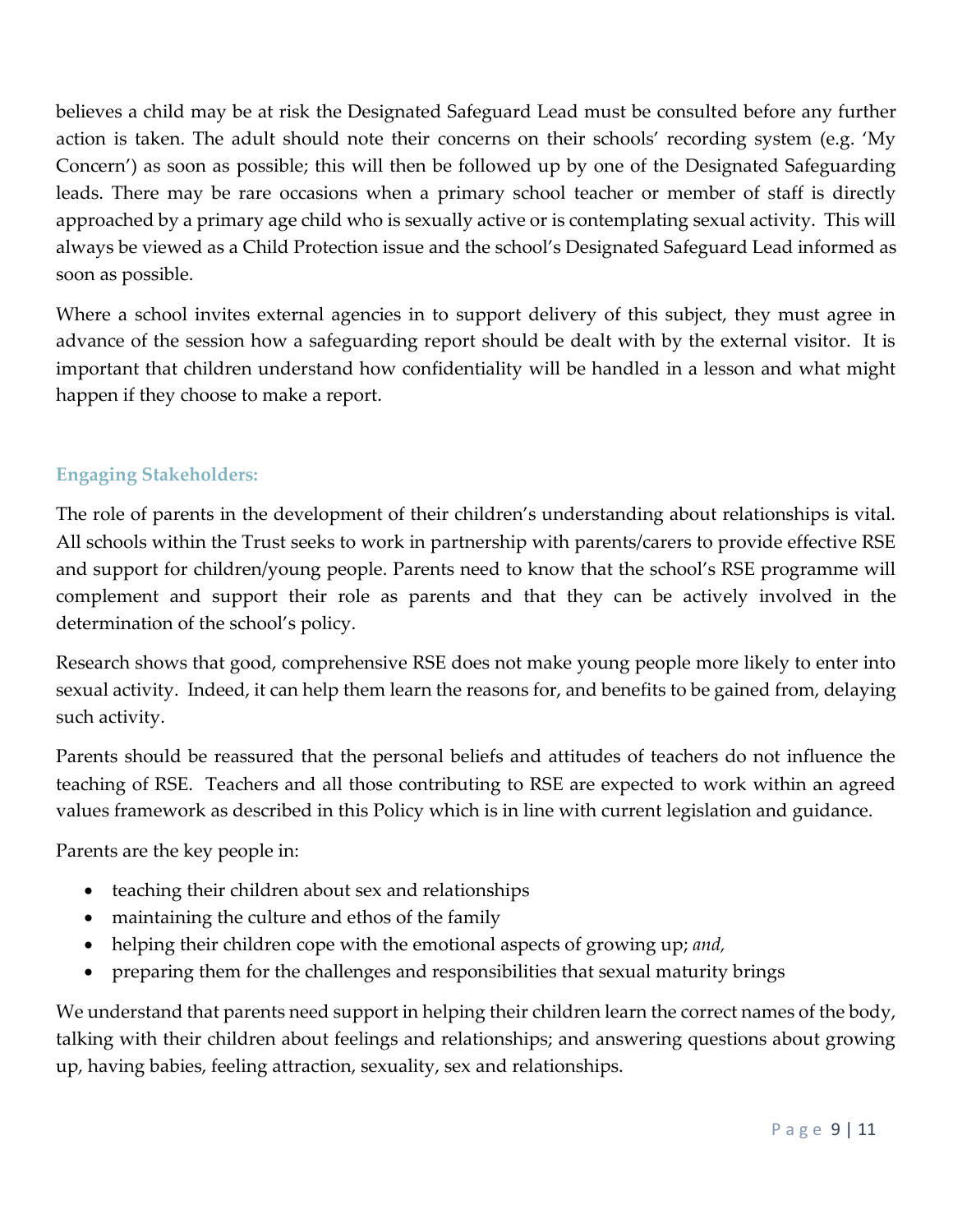Each school within the Trust is required to consult with parents when developing and reviewing their policies for Relationships Education and RSE, which will inform schools' decisions on when and how certain content is covered. This will give the space and time for parents to input, ask questions, share concerns and for each school to decide the way forward. Each school will listen to parents' views, and then make a reasonable decision as to how they wish to proceed. When and how content is taught is ultimately a decision for the school, and consultation does not provide a parental veto on curriculum content.

Each school will hold a meeting for all parents to attend. A letter will be sent to notify parents of this.

There will be a separate meeting for all parents of children in Upper Key Stage 2 with a dual aim: to familiarise parents with the materials/resources used for teaching RSE and to offer them support in helping their children. Again, parents are invited to attend the session via a letter. This meeting will take place prior to the programme of learning and teaching in RSE being delivered. Parents are encouraged to attend.

This Policy is also placed on the school website so that all parents have access to and can refer to it.

#### **Your right as a parent**

Parents/carers have the right to withdraw their child from some, or all, sex education lessons delivered as part of the RSE curriculum, but not statutory science lessons and Head Teachers will automatically grant this.

Should parents consider taking this step, they are advised to talk it through with their child and then with the Head Teacher. Should parents decide this step is necessary, they will be accepting responsibility for educating their child about RSE or the element of this their child is withdrawn from in order to mitigate potential detrimental effects of withdrawal. There is no right to parents for them to withdraw their child from Relationships or Health Education.

The Head Teacher may discuss with parents the benefits of receiving this important education and any detrimental effects that withdrawal might have on the child. This could include any social and emotional effects of being excluded, as well as the likelihood of the child hearing their peers' version of what was said in the classes, rather than what was directly said by the teacher.

This process is the same for pupils with SEND.